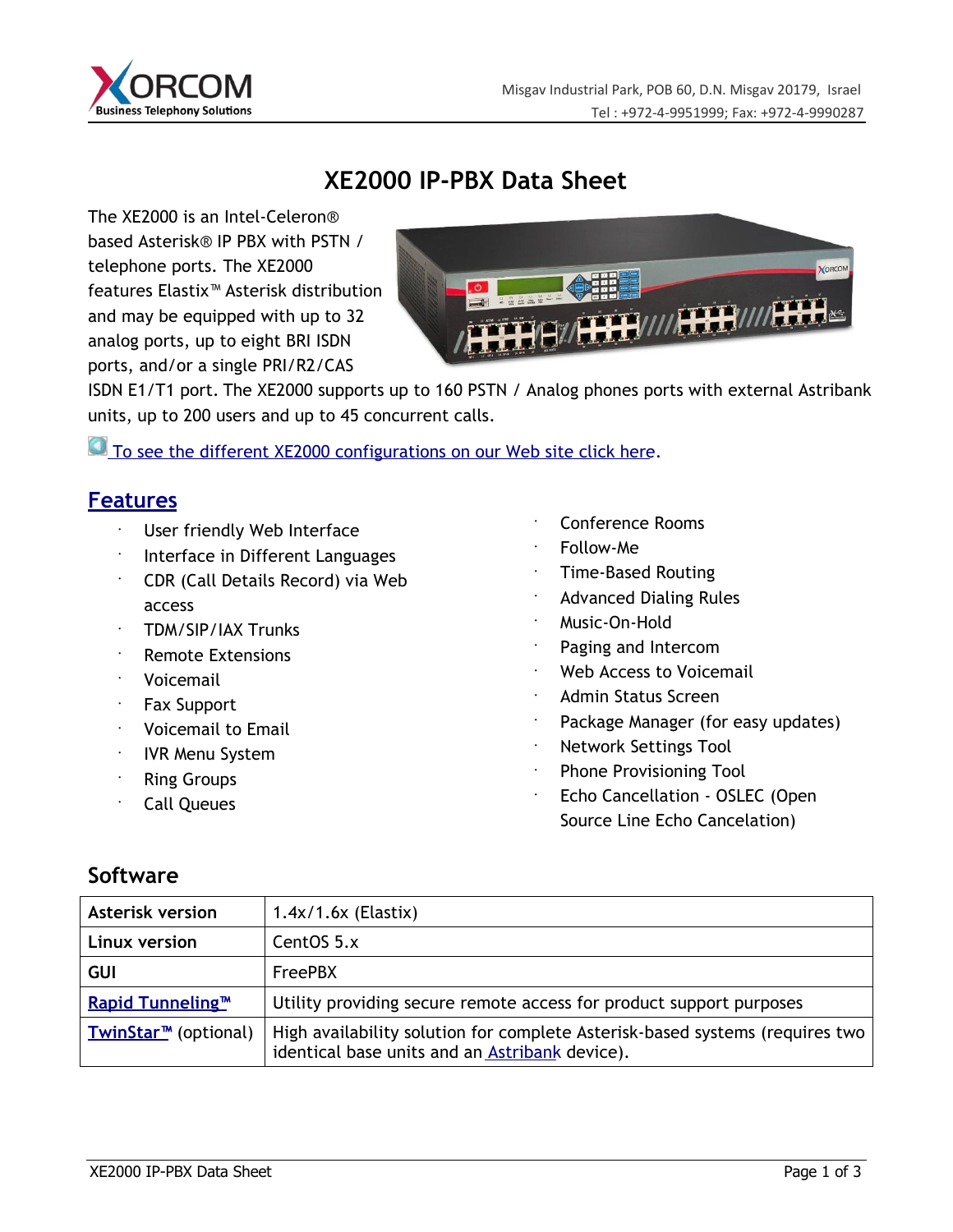

## **Hardware**

| Processor                                           | Intel Celeron 1.2 GHz                                        |  |
|-----------------------------------------------------|--------------------------------------------------------------|--|
| <b>RAM</b>                                          | 1 GB                                                         |  |
| <b>Hard disk</b>                                    | From 250GB 2.5" (optional upgrade to 500GB)                  |  |
| <b>RAID1</b>                                        | Dual hard drive for increased system reliability             |  |
| Fan                                                 | 3 redundant fans                                             |  |
| <b>Echo Cancellation Module</b>                     | Voice enhancement & echo cancellation (optional)             |  |
| <b>USB</b>                                          | 2 external USB 2.0                                           |  |
| <b>I/O Ports</b> (optional and model-specific)      | Input/Output ports for Asterisk peripheral device<br>support |  |
| Rapid PA <sup>™</sup> (optional and model-specific) | Public Address capability for FXS port(s)                    |  |

# **Telephony**

| Maximum number of concurrent calls                        | 45                                                                        |
|-----------------------------------------------------------|---------------------------------------------------------------------------|
| Maximum number of built-in analog ports                   | 32                                                                        |
|                                                           | (additional ports with external Astribank units)                          |
| Number of E1 / T1 ports                                   | 1 (up to 30 concurrent PRI/R2/CAS calls)                                  |
| Maximum telephony modules supported<br>internally         | 4 (additional Astribank ports are supported by adding<br>Astribank units) |
| Maximum number of telephony ports<br>supported internally | 54 (E1 PRI/R2/CAS + 24 analog ports)                                      |
| <b>Supported Xorcom telephony modules</b>                 | 8 FXS ports                                                               |
|                                                           | 8 FXS ports + I/O ports<br>$\bullet$                                      |
|                                                           | 8 FXO ports<br>$\bullet$                                                  |
|                                                           | 2 FXO ports, 6 FXS ports + I/O ports<br>$\bullet$                         |
|                                                           | 1 PRI/R2/CAS port<br>$\bullet$                                            |
|                                                           | Up to 8 BRI ISDN ports<br>$\bullet$                                       |
| Elastix Hardware Certified                                |                                                                           |

## **Network**

| <b>Ethernet ports</b> | $10/100$ Mb/s + 10/100/1000 Mb/s |
|-----------------------|----------------------------------|
|-----------------------|----------------------------------|

#### **Power**

| Power supply                  | Internal                                       |
|-------------------------------|------------------------------------------------|
| Voltage                       | Switching, auto adjust 110/220 Volts, 50/60 Hz |
| Power consumption             | 230 Watts (maximum)                            |
| Built in grounding connection |                                                |